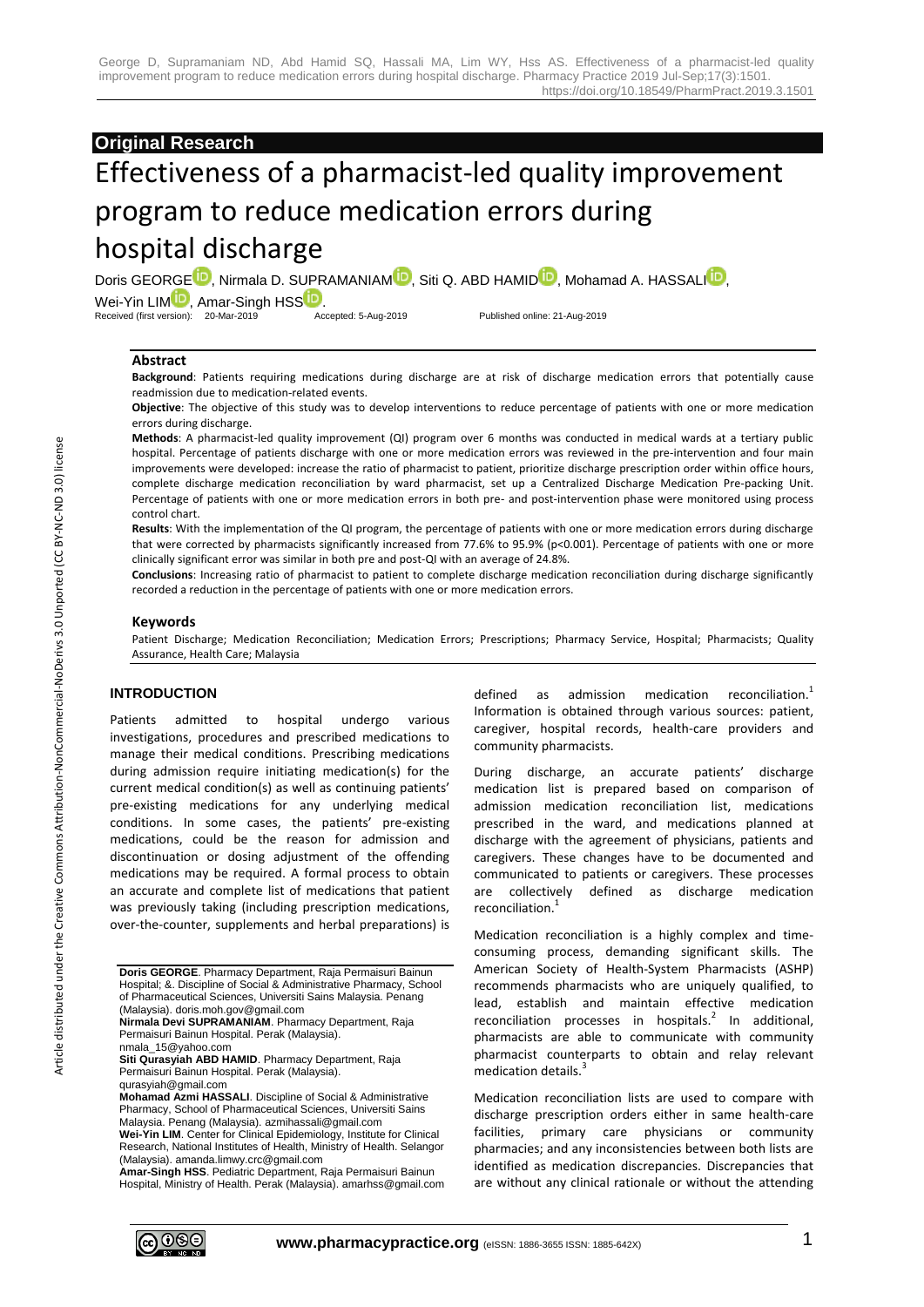physicians consciously altering the therapy are defined as unintentional discrepancies; which are categorized as medication errors.<sup>4,5</sup> Such medication errors among adult patients discharged from the general medical wards ranged from 23% to 70%.<sup>6-14</sup> The most common medication error at discharge was found to be unintentional omission of medications. 10,11,13 Medication review during patient's home visit by pharmacists within 2 week of hospital discharge revealed variety of medication issues such as untreated indication, improper doses and medications with no indication. <sup>15</sup> It has been reported that unintentional medication changes or unintentional medication omission that are not correct during discharge contributed readmission in adult patients.<sup>16,17</sup>. Unintentional omission of insulin human isophane during discharge caused patient's blood sugar rise to 517 mg/dL and vomiting at nursing home which resolved after restarting insulin therapy. <sup>13</sup> Unintentional increase of clonazepam dose; caused lethargy in patient and subsequently fall at nursing home.<sup>13</sup>

Hence, the aim of this study was to modulate interventions to reduce percentage of patients with one or more medication errors during discharge.

#### **METHODS**

#### **Study design and setting**

We conducted a prospective, quasi-experimental, pre-post intervention study to evaluate the effectiveness of a pharmacist-led quality improvement (QI) program for reducing medication errors during hospital discharge.

This study was conducted in nine adult general medical wards at a 990-bedded tertiary care public hospital in Ipoh, Malaysia. These wards have a total of 276 beds with multiple medical specialities such as cardiology, nephrology, neurology, haematology, endocrinology and pulmonology.

Prior to the study, each medical ward has one ward pharmacist assigned to work during office hours (8.00 am to 5.00 pm) on weekdays. The ward pharmacists' core responsibilities are to perform medication reconciliation at admission, review medication therapy, prevent medication errors and participate in clinical ward rounds. During daily medication review, all medications prescribed in ward are reviewed for correct doses, formulations, route of administrations, indications, contraindications, compatibilities, side-effects, interactions, efficacy, monitoring, adherence issues and evidence-based treatment. Medication-related issues identified as mentioned above are discussed with attending physicians during ward rounds to optimize medication therapy based on an individual patient's condition. Ward pharmacists perform discharge medication reconciliation during discharge; comparing admission medication reconciliation lists, ward medications are compared and discharge plans. Patient-related issues (adherence, social support, preferences etc.) are identified. Attending physicians are consulted and the discharge medication reconciliation list is obtained. Bedside discharge medication counselling is done to communicate medication changes and other medicationrelated information.

Discharge prescription are ordered by house officers (qualified doctor practising under supervision after first year of graduation) through electronic ordering system. If discharge prescriptions are ordered after officer hours, patients collected their medications from the hospital outpatient pharmacy.

#### **Medication error detection**

Discharge medication reconciliation list is compared with prescription order by ward pharmacist either on the same day of patient discharge (prescription ordered within office hours) or the following morning (prescription ordered after office hours). Any discrepancies detected by ward pharmacist are discussed with the attending physician in the ward and decided if the discrepancies are intended or unintended.<sup>5</sup> Unintended discrepancies are recorded by ward pharmacist as medication error in the data collection sheet provided. Medication errors that are detected the following morning by ward pharmacist are non-intercepted medication. Non-intercepted errors are errors that reached patient.<sup>18</sup> Type of medication errors (wrong dosing, wrong drug, unintentional omission or addition of medication) for this study are adapted based on work by Pippins *et al*. (2008) and classified as shown in Online appendix 1. Although the research pharmacist retrieved information on the prescription medications, over-thecounter medications as well as supplements and herbal preparations, this study only focused on prescription medicines only for the purpose of medication error identification.

All prescribing errors detected were reviewed for clinical significance by two senior pharmacists and a medical specialist independently. Errors were categorized into two categories: clinically significant or non-clinically significant. Clinically significant errors are errors that would cause detrimental effect to patients' health, treatment delay and ineffective treatment if not detected and corrected before reaching patients (Code  $E - I$ ). The coding are based on National Coordinating Council for Medication Error Reporting and Prevention (NCC MERP). <sup>19</sup> Any differences in coding were discussed and a consensus agreement was reached among the three reviewers.

#### **Improvement team**

The pharmacy department initiated this QI program. The improvement team consisted of the manager of medical department, manager of the pharmacy department, physicians and pharmacists. A key driver diagram was developed as depicted in Figure 1.

#### Phase 1: Pre-Intervention

This study was conducted over a period of 9 months in three phases. In the first phase, pre-intervention data on prescribing errors during hospital discharge were collected on 4 consecutive weekdays (Mondays to Thursdays) on selected weeks in each month over a 3-months period (July, August and September 2017) as decided by the researchers. We selected the study points of 4 consecutive weekdays for data collection based on availability of all nine-ward pharmacists and no presence of public holidays in the selected week.

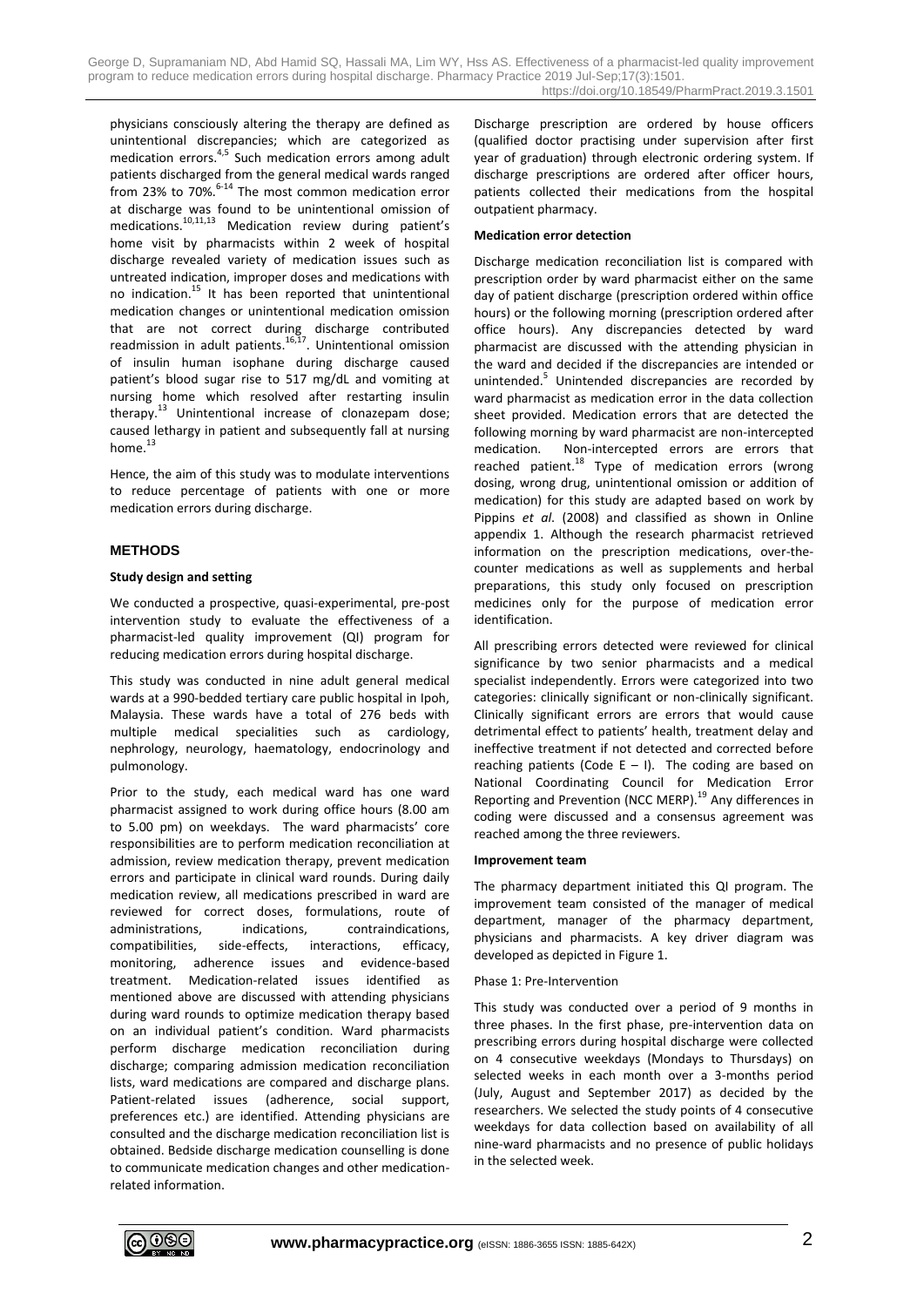

Figure 1. Key driver diagram

Discharge prescriptions from medical wards that are received by ward pharmacists or outpatient pharmacists by 10 pm weekdays were printed and collected for the purpose of this study. Discharge prescriptions which were not collected on the same date of prescriptions order date were excluded.

Discharge prescriptions after office hours are screened by outpatient pharmacists in the routine manner for correct dosing regime based on standard dosing references. Errors detected are corrected subsequently either by the prescribers, or by the pharmacists, who would have contacted the prescribers (adhering to standard protocol), in the electronic ordering system. Errors detected were highlighted using red ink ball pen on printed prescriptions.

Discharge prescriptions during office hours and after hours are compared with the discharge reconciliation medication list by ward pharmacists. If the ward pharmacists detected any unintentional discrepancies, it was discussed with the attending physician in the ward. Unintentional discrepancies are recorded as medication errors. Unintentional discrepancies in discharge prescription after

office hours are recorded as non-intercepted errors; hence patients are contacted to provide correct medications and prescriptions. All medication errors detected are corrected in the electronic ordering system by ward pharmacists.

All nine ward pharmacists that are involved in data collection had at least a minimum of 3 years of working experience in the medical wards.

An instructive letter from the Chief Pharmacist was issued to the ward pharmacists and outpatient pharmacists during each point of study as a reminder to collect discharge prescriptions as proposed above. All pharmacists involved in the data collection were briefed for a maximum of 30 minutes per session before each point of data collection.

#### Phase 2: Quality Improvement

Phase 2, the intervention phase was conducted over threemonths (October to December 2017) and no data was collected during this phase. Pre-intervention data of medication errors at discharge were presented to managers of both the pharmacy and medical department. Subsequently, the following improvement measures were implemented:

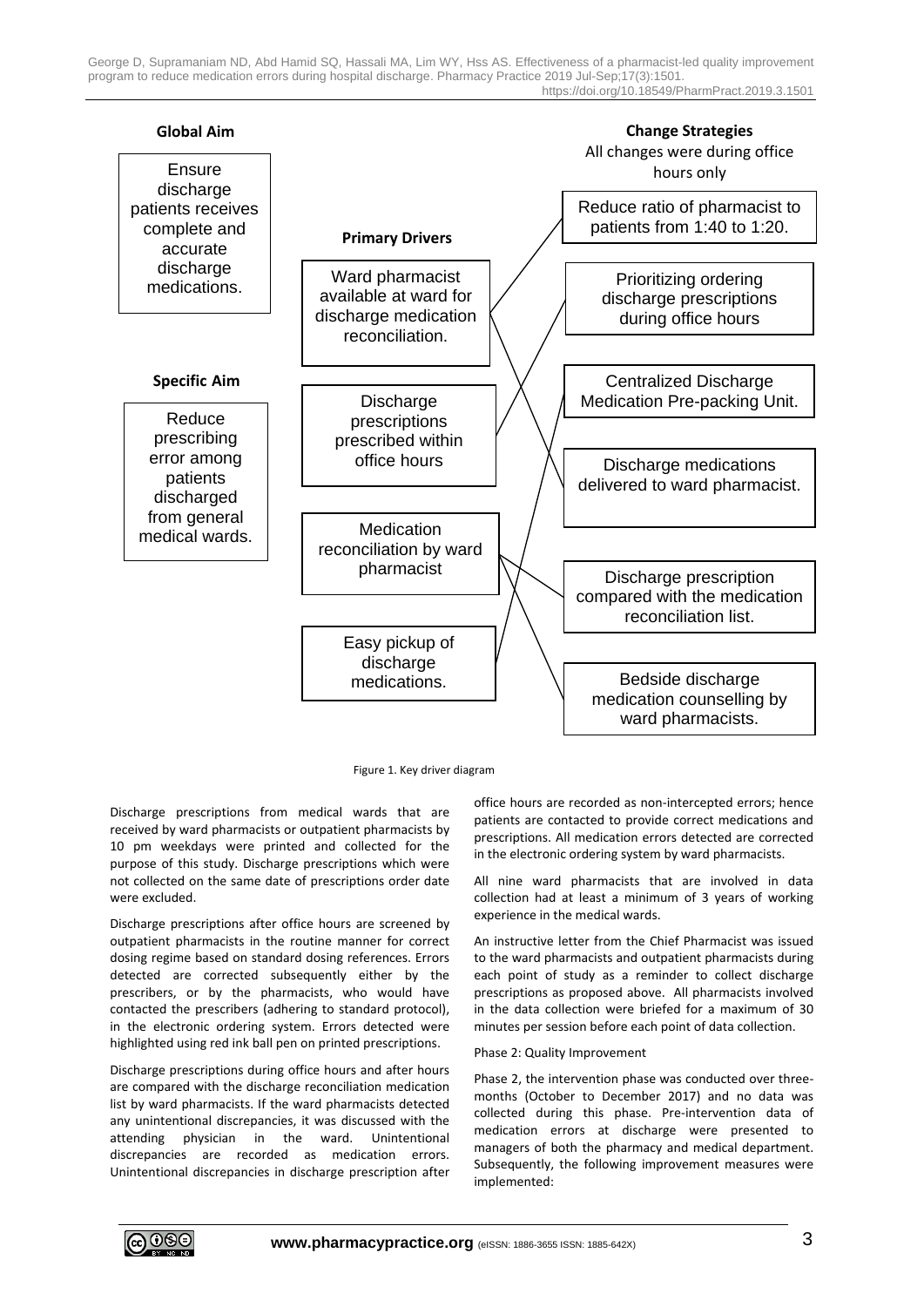- 1. The number of ward pharmacists was increased in all medical wards from one to two to accommodate a ratio of pharmacist to patients of 1 to 15-20.
- 2. House officers were instructed to prioritize ordering discharge prescriptions within office hours in order for the ward pharmacists to complete discharge medication reconciliation process.
- 3. Ward pharmacists performed discharge medication reconciliation (compared all prescriptions ordered by house officers against the discharge medication reconciliation list) and provide bedside discharge medication counselling. In the past, this was an ad hoc activity where only about 5-10% of the ward pharmacists' total working time per day was allocated for this activity. As a quality improvement strategy, this was emphasized as part of the ward pharmacists' routine responsibilities.
- 4. A Centralized Discharge Medication Pre-packing Unit was set up to facilitate packing of discharge medication to enable ward pharmacists to provide bedside dispensing and medication counselling. In the past, respective ward pharmacists had to leave the ward to return to the pharmacy to pack discharge medications. In this study, staffs at the Centralized Discharge Medication Pre-packing Unit packed the discharge medication based on discharge prescriptions ordered in the system and delivered to the wards where the QI program was implemented.

#### Phase 3: Post-Intervention

In phase 3, similar to the pre-intervention data collection, post-intervention data collection was done for another 3 months (January to March 2018). Outpatient pharmacists on duty were briefed before each point of data collection. The same nine designated ward pharmacists in the preintervention data collection were involved in the data collection process in the wards.

#### **Study outcomes**

The primary outcomes of the study were the percentage of discharged patients with: 1) medication error, 2) clinically significant medication error, and 3) non-intercepted medication error. The denominator for the primary outcomes was the total number of patients that were discharged from the nine medical wards as shown in the Equation 1-3.

Equation 1: Percentage of patients discharged with

medication errors  $\thinspace$  patients with one or more prescribing error  $\thinspace /_{total}$  patients discharged

Equation 2: Percentage of patients discharged with clinically significant medication errors<br>
patients with one or more clinically significant prescribing error/<br>
total patients discharged

Equation 3: Percentage of patients discharged with non $intercepted \textbf{medication errors}$ <br>patients with one ore more non – intercepted prescribing error $/$ total patients discharged

The sampling size was calculated by setting a power of 90% and significance level of 5% for independent cases using PS Power and Sample Size Calculation Version 3.0. Baseline error was assumed at a rate of 40% based on a pilot study conducted in this hospital for a month prior this study. Assuming that with a 15% decrease in discharge prescription error post-intervention, given various interventions in literature resulted in 20 – 40% of absolute reduction in rates of error in discharge prescriptions, a total of 203 prescriptions were required in each pre and postintervention phase. 20-22

#### **Statistical analysis**

The data collected at the end of each week was entered into Stata V.13 Statistical Software for analysis. Categorical data were presented as frequency with percentages, while continuous data were summarized as means with standard deviations (SD) if approximately normally distributed, or median and interquartile ranges (IQR) otherwise.

The statistical process control (SPC) chart was employed to illustrate the impact of the QI program on the primary outcomes. 23-26 This method of evaluating the effectiveness of interventions to reduce prescribing errors in the primary care settings provided valuable information to managers for decision-making.<sup>27</sup> The p-chart (p stands for percentage) was chosen to chart the percentage of patients with prescribing error as the outcome measures were binary (error versus no error) and the number of discharged patients (sample size) at each point was not constant. To enable the comparison of primary outcome measures between pre- and post-intervention phases, we calculated the mean percentage error for each phase using the total number of patients with error prescriptions and as the nominators and total discharge patients as the denominators. The upper control limit (UCL) and lower control limit (LCL) denoted the boundaries within which 99% of the data points will be found when the limits are set at a distance of 3 sigma [3 SDs] from the mean. Changes in the mean process error between phases were evaluated using the Chi-square test. Data with two-sided p-value of less than 0.05 (p<0.05) was considered statistically significant.

#### **Ethical considerations**

The study was registered with the National Medical Research Registry (NMRR) [NMRR-17-1628-36539] and code of ethics approval was obtained from Medical Research and Ethic Committee (MREC).

Attending physicians were notified of non-intercepted prescribing errors. The ward pharmacist and attending physician discuss each of these prescribing errors. Patients are contacted to provide correct medications and prescriptions. Decision was made not to contact patient by attending physician when error did not pose any harm to patient. Examples of such errors was oral prednisolone was prescribed 4 days instead of 3 days for a patient with acute exacerbation of asthma. In another error, inhaler beclomethasone was omitted from prescription order but the device was already supplied to patients during device counselling in hospital and furthermore patient has a doctor's follow-up appointment in two weeks. All nonintercepted errors were corrected in the electronic system.

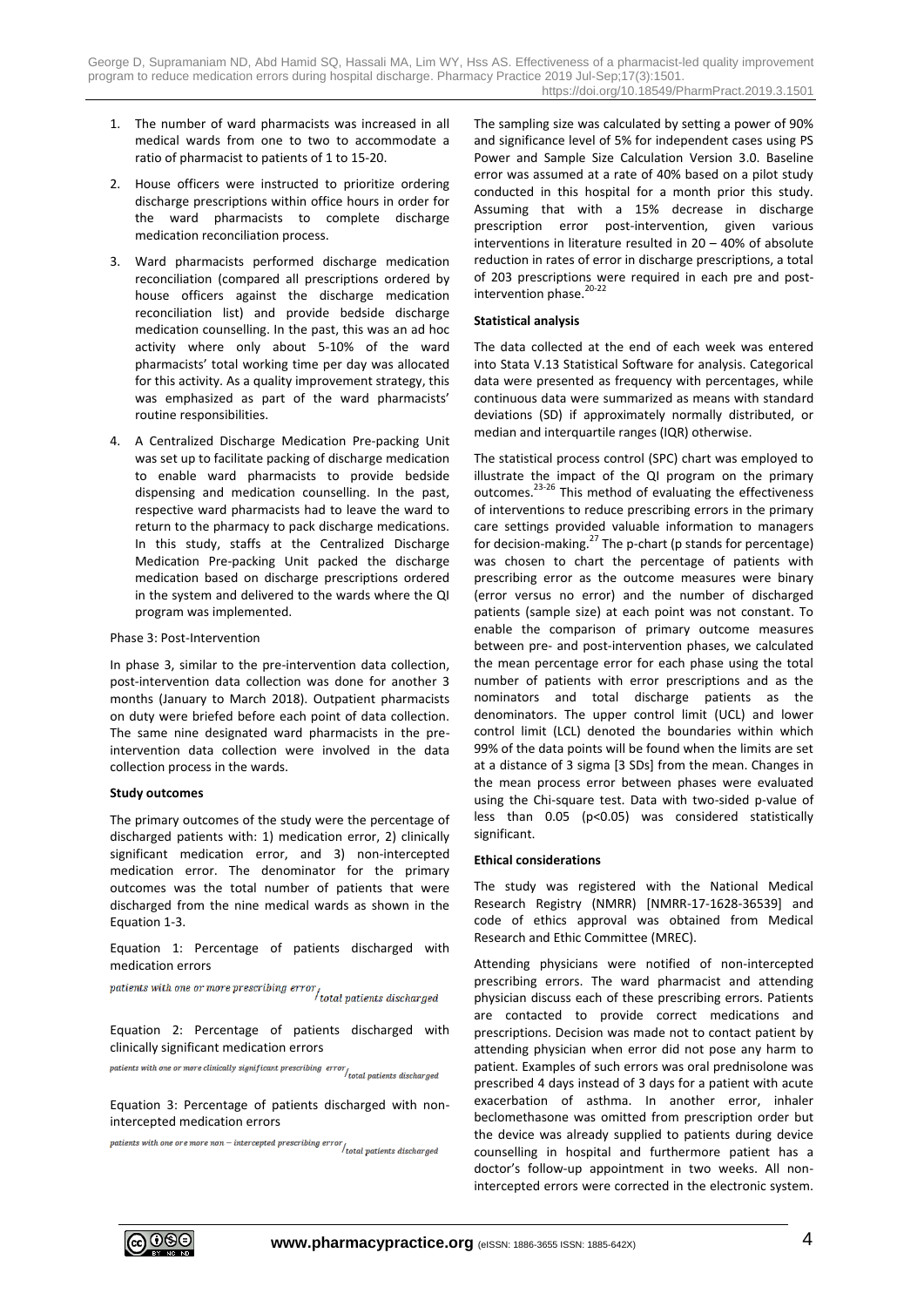| <b>Characteristics</b>                | <b>Pre-Intervention Phase</b> | <b>Post-Intervention Phase</b> | p-value |
|---------------------------------------|-------------------------------|--------------------------------|---------|
| Total patients, n                     | 505                           | 482                            |         |
| Gender of patients, n (%)             |                               |                                | 0.3     |
| Male                                  | 294 (58.2)                    | 264 (54.8)                     |         |
| Female                                | 211 (41.8)                    | 218 (45.2)                     |         |
| Age of patients (in years), mean (SD) | 59.9 (16.2)                   | 58.9 (17.6)                    | 0.4     |
| Diagnosis on Prescription, n (%)      |                               |                                |         |
| <b>Cardiovascular Diseases</b>        | 176 (34.9)                    | 146 (30.2)                     |         |
| Infection                             | 44 (8.7)                      | 41 (8.5)                       |         |
| <b>Renal Diseases</b>                 | 41(8.1)                       | 39(8.1)                        |         |
| Lung Infections                       | 37(7.3)                       | 44 (9.1)                       |         |
| Stroke                                | 30(5.9)                       | 25(5.2)                        |         |
| Acute Exacerbations of BA or COPD     | 23(4.6)                       | 17(3.5)                        |         |
| <b>Diabetes Related Admissions</b>    | 22(4.4)                       | 30(6.2)                        |         |
| <b>Blood Disorders</b>                | 22(4.4)                       | 19 (3.9)                       |         |
| Seizures                              | 17(3.4)                       | 23(4.8)                        |         |
| Cancers                               | 10(2.0)                       | 11(2.3)                        |         |
| Liver Diseases                        | 10(2.0)                       | 9(1.9)                         |         |
| Electrolyte Imbalances                | 9(1.8)                        | 13(2.7)                        |         |
| <b>Adverse Drug Events</b>            | 7(1.4)                        | 5(1.0)                         |         |
| Others                                | 5(1.0)                        | 8(1.7)                         |         |
| Unclear                               | 46 (9.1)                      | 24(5.0)                        |         |
| Missing                               | 6(1.2)                        | 28 (5.8)                       |         |
| Prescriber category, n (%)            |                               |                                |         |
| House Officer                         | 465 (92.1%)                   | 440 (91.3%)                    | 0.6     |
| <b>Medical Officer</b>                | 40 (7.9%)                     | 42 (8.7%)                      |         |
| No. of medications, mean (SD)         | 6.5(3.2)                      | 6.6(3.5)                       | 0.5     |
| Duration of prescription, n (%)       |                               |                                | 0.8     |
| One month or more                     | 423 (83.8)                    | 406 (84.2)                     |         |
| Less than a month                     | 82 (16.2)                     | 76 (15.8)                      |         |
| Time of prescription order (%)        |                               |                                | < 0.001 |
| Office hours                          | 214 (42.4)                    | 382 (79.3)                     |         |
| After officer hours                   | 291 (57.6)                    | 100 (20.7)                     |         |

One researcher followed-up with ward pharmacists regarding decision made regarding all non-intercepted errors. The prescriptions collected were labelled according to their prescription dates and stored with rest of the prescriptions received by the pharmacy for 2 years, based on instructions from the Ministry of Health Malaysia (Ref: ANM.600- 1/24/4/8 dated 3rd October 2012). Stata database and excel spreadsheets did not include any unique identifiable details for the involved patients or prescribers.

#### **RESULTS**

During the study period, 1014 patients were discharged from nine general medical wards. Of these, 27 patients were excluded as their discharge medications were not collected on the day of discharge. Therefore, 987 patients were included in the final analysis with 505 patients in the pre-intervention phase and 482 patients in the postintervention phase. The characteristics of patients, prescribers, and prescriptions during the study period are summarised in Table 1. All characteristics were similar in both phases, except for the percentage of discharge prescriptions that were ordered during office hours, which increased as a result of implementing the second component of the QI program.

Figure 2 illustrates the impact of the QI program on percentage of patients with medication errors during hospital discharge. Study phases were directly annotated onto charts. On average, the percentage of patients with one or more errors was 32.2%, but could be as high as 42.7% or as low as 20.0%, which represented the variation found in errors from discharge prescriptions (Figure 3A). During the entire six months study period, only common variations were observed and therefore, the process was considered stable and predictable. The process remained under similar conditions after the implementation of the QI program for a period of three months. The mean percentage of error during the pre-intervention and postintervention phases were not dissimilar (29.7% vs. 34.9%, p=0.08). Same patterns were observed in the percentage of patients with one or more clinically significant errors (Figure 3B). The process was stable and predictable, exhibiting only common cause variation, where an average 24.8% of patients experienced clinically significant errors (ranged between 15.2% and 34.4%). The mean percentage of patients with clinically significant errors during the preintervention and post-intervention phases were similar (23.8% vs. 25.9%, p=0.40). Figure 2C illustrates the percentage of patients with one or more non-intercepted errors. The baseline reflects common cause variation with a process mean of 22.4%. The team began implementing the QI program at the end of the pre-intervention phase of three months; during which no data were collected Subsequently, the plotted data for the post-intervention phase after implementation of the QI program strongly suggested that the percentage of patients with one or more non-intercepted errors progressed in a positive downward manner, culminating in a special cause (8 consecutive points below the baseline process mean). This special cause reflected the introduction of the QI program into a process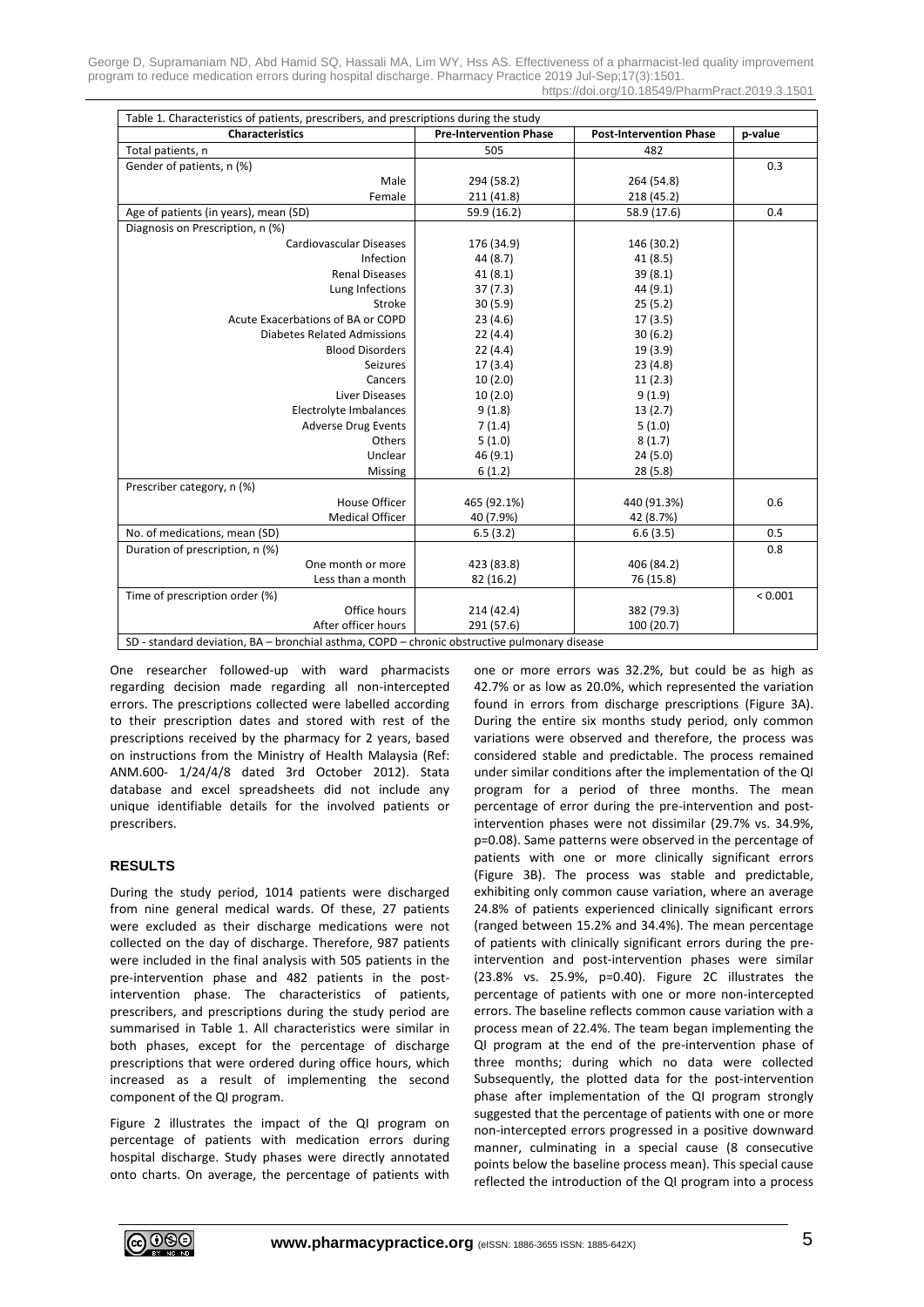in transition, resulting in a reduction in the mean percentage of non-intercepted errors from 22.4% to 4.1% (p<0.001), and tighter control limits (indicating less variation in the process).

Patients had a median of 7 (interquartile range, IQR 4, 9) medications in their discharge prescriptions. Total medications prescribed in the pre-intervention was 3264 and in post-intervention was 3192. Extend of error per patient ranged from 1 to 6. With the implementation of QI program, total non-intercepted errors reduced significantly from 176 (5.4%) to 28 (0.9%) (p<0.001). Most of discrepancies detected, 99.6% (512/514), by ward pharmacists was accepted by the attending physicians as unintentional discrepancies and as medication errors. Eight of the errors were not corrected in the electronic ordering system as errors was considered not clinically significant by attending physicians and all of it involved wrong duration of medications. Some examples of clinically significant medication errors were summarized in Online appendix 2.

Types of errors are summarized in Table 2. In both preintervention and post-intervention phase, the most common type of errors was omission of medication, wrong dose and wrong frequencies. All types of errors were similar in both phases but wrong duration significantly increased after the introduction of the QI program.

The common medication classes that were omitted were medications classified under the cardiovascular system, 57 errors (36%) followed by the alimentary tract and metabolism, 42 errors (27%) and blood and blood forming organ, 20 errors (13%). Medications that was most often omitted were sublingual glycerine trinitrate (in 15 prescriptions), atorvastatin (in 11 prescriptions), and clopidogrel (in 8 prescriptions) while various types of insulins, calcium carbonate and pantoprazole were omitted each in 7 prescriptions. Medication classes that were most often involved in other than omission of medications were alimentary tract and metabolism, and cardiovascular systems, involving 104 errors (29%), and 86 errors (24%) respectively. Various types of insulins 23 errors (6%), frusemide 21 errors (6%), acetylsalicylic acid 19 errors (5%), metformin errors (5%) and calcium carbonate 12 errors (3%) topped the list of medications of other than omission errors. A complete list of medications according to class and medications involved in the discharge prescribing errors, were sub-categorised as shown in Online appendix 3 and Online appendix 4 respectively.

#### **DISCUSSION**

The intervention program successfully attained high percentage of patients with medication errors that was

| Table 2. Discharge Prescribing Errors by Sub-category Pre and Post-Quality Improvement Program. Total medication prescribed: |            |             |         |  |
|------------------------------------------------------------------------------------------------------------------------------|------------|-------------|---------|--|
| Pre, N=3264 and Post, N=3192                                                                                                 |            |             |         |  |
| errors (%)<br><b>Type of Errors</b>                                                                                          | Pre        | Post        | p-value |  |
| <b>Total Error</b>                                                                                                           | 231(7.1)   | 281 (8.8)   | 0.03    |  |
| <b>Total Error Per Patient</b>                                                                                               |            |             |         |  |
| None                                                                                                                         | 355 (70.3) | 314 (65.2)  |         |  |
| 1                                                                                                                            | 103 (20.4) | 88 (18.2)   |         |  |
| 2                                                                                                                            | 29(5.7)    | 57 (11.8)   |         |  |
| 3                                                                                                                            | 11(2.2)    | 13(2.7)     |         |  |
| 4                                                                                                                            | 2(0.4)     | 10(2.1)     |         |  |
| 5                                                                                                                            | 1(0.2)     | 0           |         |  |
| 6                                                                                                                            | 4(0.8)     | 0           |         |  |
| <b>Total Clinically Significant Errors</b>                                                                                   | 172 (5.3)  | 182 (5.7)   | 0.1     |  |
| <b>Clinically Significant Errors Per Patient</b>                                                                             |            |             | 0.4     |  |
| None                                                                                                                         | 385 (76.2) | 357 (74.1)  |         |  |
| 1                                                                                                                            | 89 (17.6)  | 88 (31.3)   |         |  |
| $\overline{2}$                                                                                                               | 19 (3.8)   | 34 (7.05)   |         |  |
| 3                                                                                                                            | 7(1.4)     | 7(1.5)      |         |  |
| 4                                                                                                                            | 2(0.4)     | 3(0.6)      |         |  |
| 5                                                                                                                            | 2(0.4)     | 0           |         |  |
| 6                                                                                                                            | 1(0.2)     | 0           |         |  |
| Non-Intercepted Errors                                                                                                       | 176 (5.4)  | 28 (0.9)    | < 0.001 |  |
| None                                                                                                                         | 392 (77.6) | 465 (95.9)  |         |  |
| 1                                                                                                                            | 79 (15.6)  | 15(3.1)     |         |  |
| $\overline{2}$                                                                                                               | 19 (3.8)   | 3(0.6)      |         |  |
| 3                                                                                                                            | 9(1.8)     | 1(0.2)      |         |  |
| 4                                                                                                                            | 2(0.4)     | 1(0.2)      |         |  |
| 6                                                                                                                            | 4(0.8)     | $\pmb{0}$   |         |  |
| <b>Types of Errors</b>                                                                                                       |            |             |         |  |
| <b>Omission of Medication</b>                                                                                                | 91 (39.4)  | 69 (24.6)   | 0.2     |  |
| <b>Wrong Dose</b>                                                                                                            | 64 (27.7)  | 84 (29.9)   | 0.07    |  |
| <b>Wrong Frequency</b>                                                                                                       | 28 (12.1)  | 44 (15.7)   | 0.05    |  |
| <b>Wrong Duration</b>                                                                                                        | 10(4.3)    | 48 (17.1)   | < 0.001 |  |
| <b>Medication Not Indicated</b>                                                                                              | 20(8.7)    | 6(2.1)      | 0.1     |  |
| <b>Wrong Formulation</b>                                                                                                     | 9(3.9)     | 13(4.6)     | 0.3     |  |
| <b>Wrong Drug</b>                                                                                                            | 6(2.6)     | 9(3.2)      | 0.4     |  |
| Polypharmacy                                                                                                                 | 1(0.4)     | 3(1.1)      | 0.3     |  |
| Wrong Instruction                                                                                                            | 0          | 3(1.1)      | 0.1     |  |
| <b>Wrong Route</b>                                                                                                           | 1(0.4)     | 2(0.7)      | 0.5     |  |
| Omission of Instruction                                                                                                      | 1(0.4)     | $\mathbf 0$ | 0.9     |  |

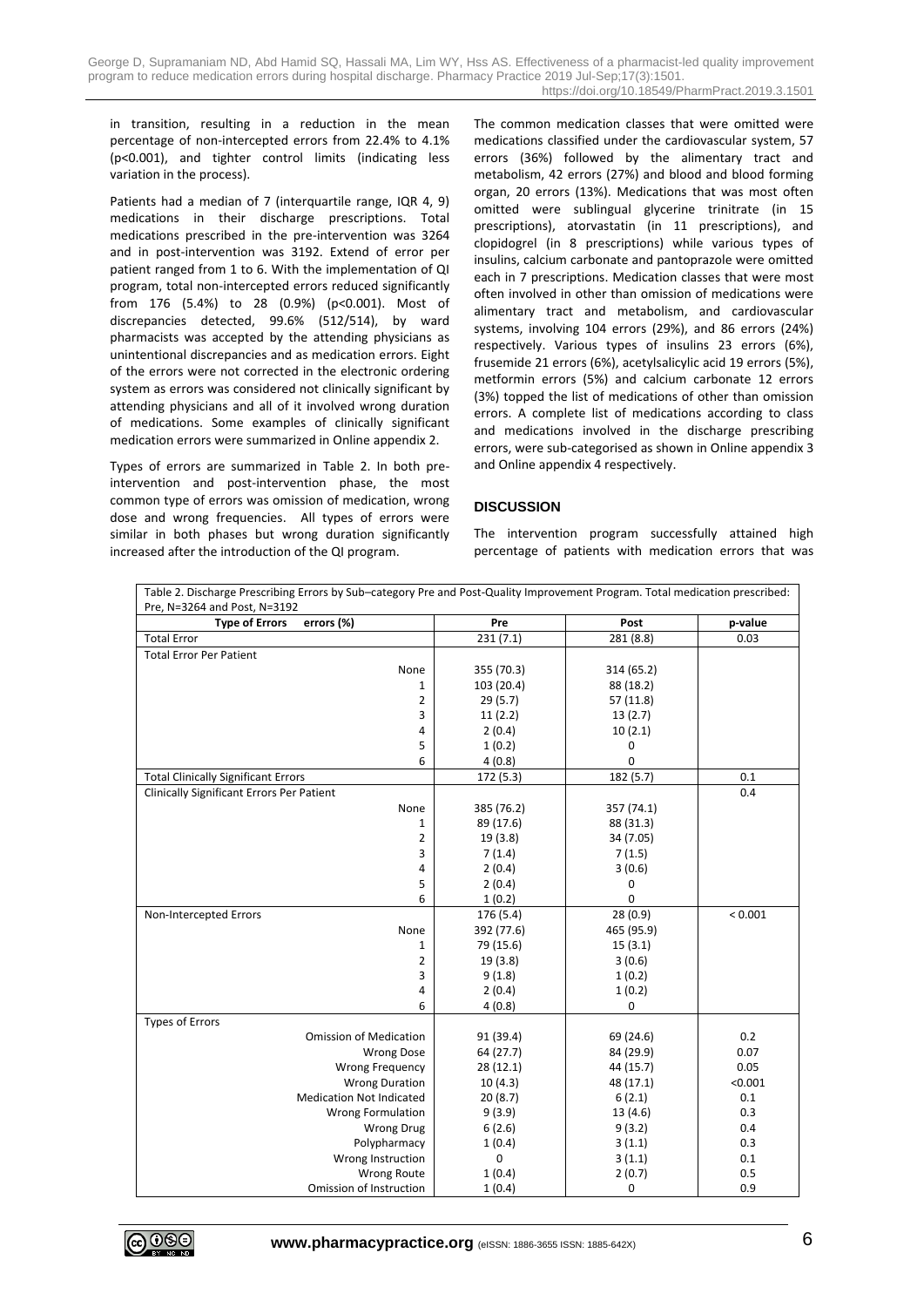

Figure 2. p-chart illustrating serial percentages in pre-intervention phase (July to September 2017) and post-intervention phase (January to March 2018) of patients discharged with one or more medication errors (A), clinically significant medication errors (B) and non-intercepted medication errors (C).

intercepted and corrected at discharge. The major component of this QI program was the complete reconciliation of medications at admission to discharge including bedside discharge medication counseling by ward pharmacists. In various studies; pharmacists play an important role in medication error reduction through discharge medication reconciliation.<sup>28-35</sup> A recent randomized control trial which included pharmacists to completed the medication management plan in the

medical discharge summaries, reduced at least one medication error by an absolute risk reduction of 47%.<sup>20</sup>

In a recent systematic review, during discharge medication reconciliation; median clinical significant error (discrepancies) identified was 34% (IQR 28% - 49%). <sup>36</sup> The median percentage of patients with one or more clinically significant errors was 45% (IQR 31% - 56%). <sup>36</sup> Average percentage of patients in this study with one or more clinically significant errors was 24.8% and accounted to 5.5% of the total medication errors identified during

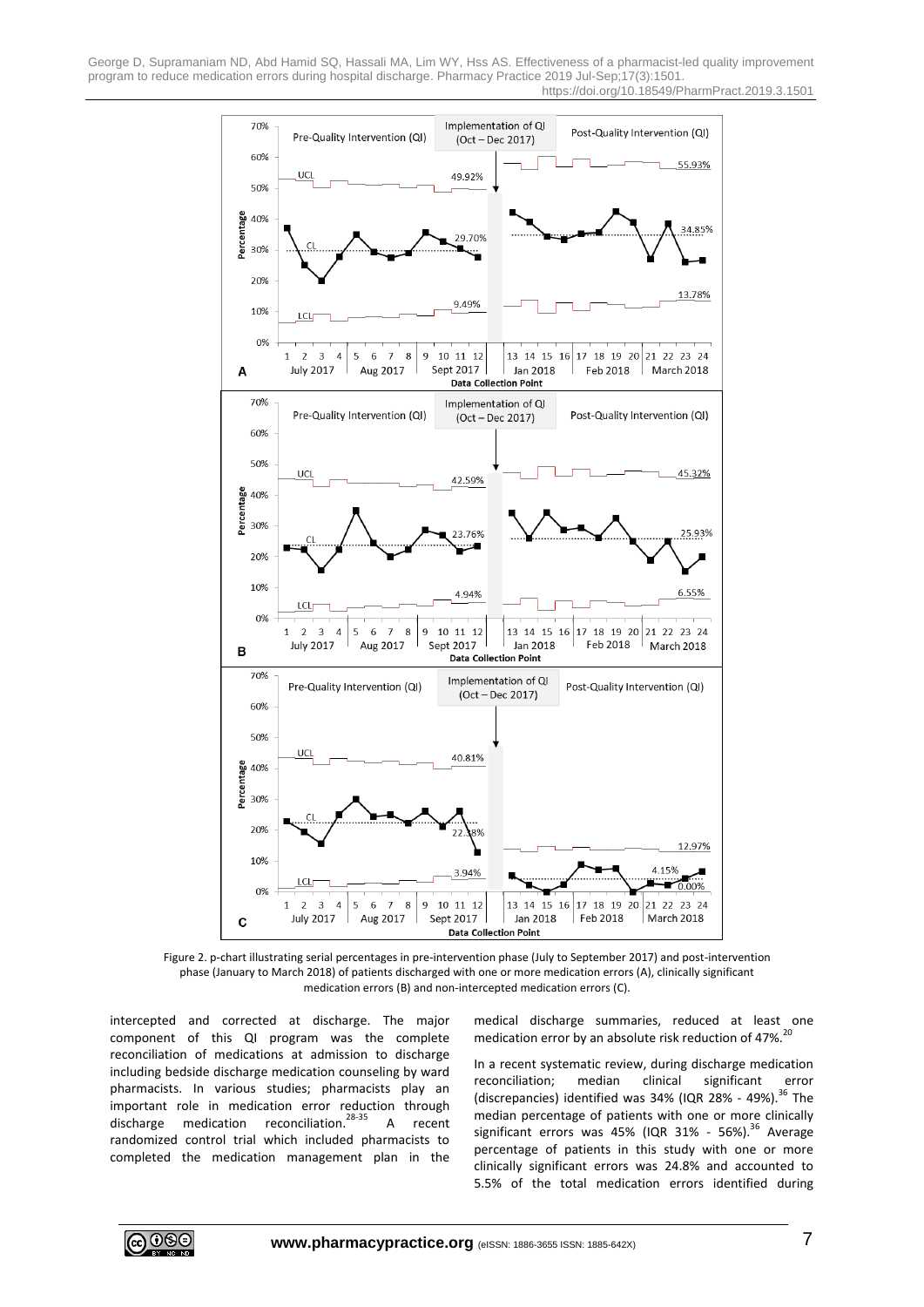discharge. The low percentages could have been contributed to medications in wards were reviewed by pharmacist daily in this setting and errors such as dosing adjustments, contraindications and polypharmacy were already intervened much earlier before discharge. Pharmacists detected significantly higher errors involving incorrect duration in the pre-QI phase, we hypothesized that the attentiveness of ward pharmacist increased with the implementation of the QI program.

The most common error, identified during discharge medication reconciliation in this study was omission of medications, 160 (31.2%). This result is in line with other studies, that reported, omission of medications as the most common type of medication errors during discharge which ranged from 85% to 23%.<sup>7,10,12</sup>

#### **Limitations**

The results of this study should be viewed in the light of some limitations. The study was conducted only on weekdays, therefore excluding the percentage of medication errors on weekends, whereby, staffing of physicians and medical officers are lower.

Percentage of discharge patients prescribed with at least one or more errors remained similar and consistent as other components that affect prescribing of discharge medications were not addressed in this QI program. House officers who are responsible for ordering discharge medications are scheduled on a 4-weekly rotation to each medical ward. House officers only require to prioritize ordering discharge and not involved in any other component of the QI program. In order to improve overall medication error, house officers should also be an important part of the QI component.

Interventions that have not been implemented in our setting but have been implemented elsewhere proven to have reduced prescribing error at discharge, such as planning the discharge medications during ward rounds and computerized discharge assistance to ease prescribing discharge medications.<sup>21,22,37,38</sup> Giving constructive feedback and training on a regular basis for house officers,

who are involved in prescribing discharge medication but rarely discuss these plans with their specialists or medical officers, has also shown a reduction overall errors in discharge prescription order. 39,40

#### **Implications and future research**

The discharge medication reconciliation service by ward pharmacists continues at the medical wards in this hospital. Discharge medication reconciliation service by ward pharmacists have been expanded to two pediatric wards and two surgical wards.

Sustainability of this service can be tested using similar method use in the study in the future. Future study can also include other components such as training, feedback, allowing other than house officer to order discharge medication can be used to explore overall reduction in discharge medication errors. Other areas of research are to explore (i) implication of medication error in discharge medication on patients' outcome and (ii) cost implication of pharmacist to prevent clinically significant medication errors at discharge.

#### **ACKNOWLEDGMENTS**

We would like to thank the Director General of Health Malaysia for his approval to publish this work. Our heartfelt appreciation to all pharmacists who participated in collecting the prescribing errors in discharge prescriptions as required by the study protocol. We also like to convey our appreciation to our chief pharmacist, Madam Norma Abdullah and head of medical department, Dr Letchuman Ramanathan, in support of this study.

#### **CONFLICT OF INTEREST**

None declared.

#### **FUNDING**

None.

#### **References**

- 1. Jeff A. Medication reconciliation. BMJ 2017;356:i5336.<https://doi.org/10.1136/bmj.i5336>
- 2. American Society of Health-System Pharmacists. ASHP statement on the pharmacist's role in medication reconciliation. Am J Health Syst Pharm. 2013;70(5):453-456. https://doi.org/10.2146/sp1.
- 3. Wong E, Wilson M. Should the pharmacy profession lead the medication reconciliation process? Can J Hosp Pharm. 2011;64(5):373-374.
- 4. Michaelsen M, McCague P, Bradley C, Sahm L. Medication Reconciliation at Discharge from Hospital: A Systematic Review of the Quantitative Literature. Pharmacy (Basel). 2015;3(2):53-71[. https://doi.org/10.3390/pharmacy3020053](https://doi.org/10.3390/pharmacy3020053)
- 5. Pippins JR, Gandhi TK, Hamann C, Ndumele CD, Labonville SA, Diedrichsen EK, Carty MG, Karson AS, Bhan I, Coley CM, Liang CL, Turchin A, McCarthy PC, Schnipper JL. Classifying and predicting errors of inpatient medication reconciliation. J Gen Intern Med. 2008;23(9):1414-1422.<https://doi.org/10.1007/s11606-008-0687-9>
- 6. Shiu JR, Fradette M, Padwal RS, Majumdar SR, Youngson E, Bakal JA, McAlister FA. Medication discrepancies associated with a medication reconciliation program and clinical outcomes after hospital discharge. Pharmacotherapy. 2016;36(4):415-421.<https://doi.org/10.1002/phar.1734>
- 7. Belda-Rustarazo S, Cantero-Hinojosa J, Salmeron-García A, González-García L, Cabeza-Barrera J, Galvez J. Medication reconciliation at admission and discharge: An analysis of prevalence and associated risk factors. Int J Clin Pract. 2015;69(11):1268-1274.<https://doi.org/10.1111/ijcp.12701>
- 8. Akram F, Huggan PJ, Lim V, Huang Y, Siddiqui FJ, Assam PN, Merchant RA. Medication discrepancies and associated risk factors identified among elderly patients discharged from a tertiary hospital in Singapore. Singapore Med J. 2015;56(7):379-384.<https://doi.org/10.11622/smedj.2015108>

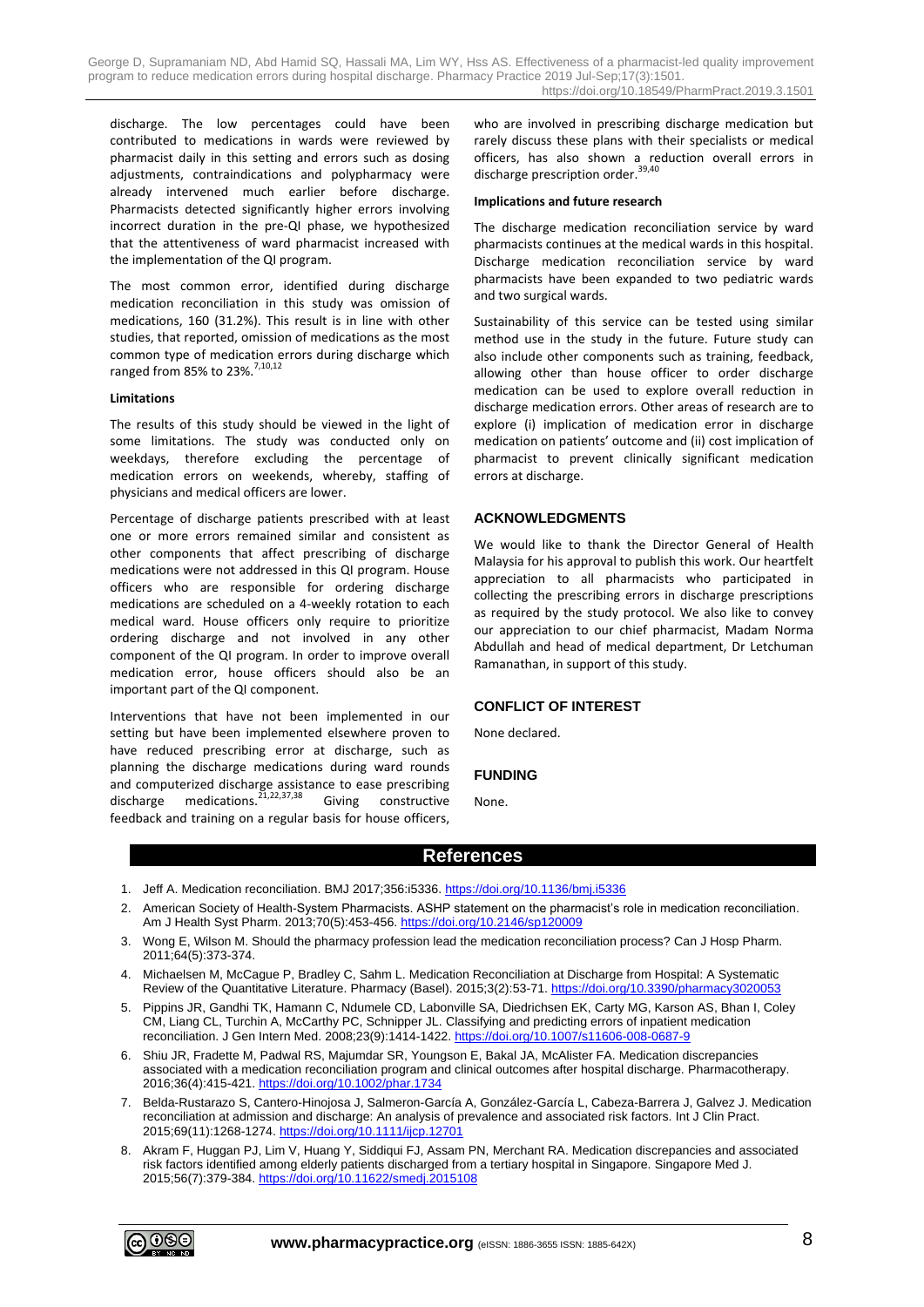- 9. Salanitro AH, Osborn CY, Schnipper JL, Roumie CL, Labonville S, Johnson DC, Neal E, Cawthon C, Businger A, Dalal AK, Kripalani S. Effect of patient- and medication-related factors on inpatient medication reconciliation errors. J Gen Intern Med. 2012;27(8):924-932.<https://doi.org/10.1007/s11606-012-2003-y>
- 10. Herrero-Herrero J, García-Aparicio J. Medication discrepancies at discharge from an internal medicine service. Eur J Intern Med. 2011;22(1):43-48[. https://doi.org/10.1016/j.ejim.2010.10.003](https://doi.org/10.1016/j.ejim.2010.10.003)
- 11. Perren A, Previsdomini M, Cerutti B, Soldini D, Donghi D, Marone C. Omitted and unjustified medications in the discharge summary. Qual Saf Health Care. 2009;18(3):205-208. https://doi.org/10.1136/qshc.
- 12. Wong JD, Bajcar JM, Wong GG, Alibhai SM, Huh JH, Cesta A, Pond GR, Fernandes OA. Medication reconciliation at hospital discharge: Evaluating discrepancies. Ann Pharmacother. 2008;42(10):1373-1379. <https://doi.org/10.1345/aph.1L190>
- 13. Grimes TC, Deasy E, Allen A, O'Byrne J, Delaney T, Barragry J, Breslin N, Moloney E, Wall C. Collaborative pharmaceutical care in an Irish hospital: Uncontrolled before-after study. BMJ Qual Saf. 2014;23(7):574-583. https://doi.org/10.1136/bmigs-2013-00218
- 14. Vira T, Colquhoun M, Etchells E. Reconcilable differences: Correcting medication errors at hospital admission and discharge. Qual Saf Health Care. 2006 pr;15(2):122-126. <https://doi.org/10.1136/qshc.2005.015347>
- 15. Cheen MHH, Goon CP, Ong WC, Lim PS, Wan CN, Leong MY, Khee GY. Evaluation of a care transition program with pharmacist-provided home-based medication review for elderly Singaporeans at high risk of readmissions. Int J Qual Health Care. 2017;29(2):200-205.<https://doi.org/10.1093/intqhc/mzw150>
- 16. Ravn-Nielsen LV, Duckert ML, Lund ML, Henriksen JP, Nielsen ML, Eriksen CS, Buck TC, Pottegård A, Hansen MR, Hallas J. Effect of an in-hospital multifaceted clinical pharmacist intervention on the risk of readmission a randomized clinical trial. JAMA Intern Med. 2018;178(3):375-382.<https://doi.org/10.1001/jamainternmed.2017.8274>
- 17. Kilcup M, Schultz D, Carlson J, Wilson B. Postdischarge pharmacist medication reconciliation: Impact on readmission rates and financial savings. J Am Pharm Assoc (2003). 2013;53(1):78-84[. https://doi.org/10.1331/JAPhA.2013.11250](https://doi.org/10.1331/JAPhA.2013.11250)
- 18. Leonard MS. Patient Safety and Quality Improvement: Medical Errors and Adverse Events. Pediatr Rev. 2010;31(4):151- 158. <https://doi.org/10.1542/pir.31-4-151>
- 19. Hartwig S, Denger S, Schneider PJ. Severity-indexed, incident report-based medication error-reporting program. Am J Hosp Pharm. 1991;48(12):2611-2616.
- 20. Tong EY, Roman CP, Mitra B, Yip GS, Gibbs H, Newnham HH, Smit V, Galbraith K, Dooley MJ. Reducing medication errors in hospital discharge summaries: A randomised controlled trial. Med J Aust. 2017;206(1):36-39. <https://doi.org/10.5694/mja16.00628>
- 21. Beardsley JR, Schomberg RH, Heatherly SJ, Williams BS. Implementation of a standardized discharge time-out process to reduce prescribing errors at discharge. Hosp Pharm. 2013;48(1):39-47.<https://doi.org/10.1310/hpj4801-39.test>
- 22. Midlöv P, Holmdahl L, Eriksson T, Bergkvist A, Ljungberg B, Widner H, Nerbrand C, Höglund P. Medication report reduces number of medication errors when elderly patients are discharged from hospital. Pharm World Sci. 2008;30(1):92-98.<https://doi.org/10.1007/s11096-007-9149-4>
- 23. Portela MC, Pronovost PJ, Woodcock T, Carter P, Dixon-Woods M. How to study improvement interventions: A brief overview of possible study types. Postgrad Med J. 2015;91(1076):343-354. [https://doi.org/10.1136/postgradmedj-2014-](https://doi.org/10.1136/postgradmedj-2014-003620rep) [003620rep](https://doi.org/10.1136/postgradmedj-2014-003620rep)
- 24. Cheung YY, Jung B, Sohn JH, Ogrinc G. Quality Initiatives: Statistical Control Charts: Simplifying the Analysis of Data for Quality Improvement. Radiographics. 2012;32(7):2113-2126[. https://doi.org/10.1148/rg.327125713](https://doi.org/10.1148/rg.327125713)
- 25. Mohammed MA, Worthington P, Woodall WH. Plotting basic control charts: Tutorial notes for healthcare practitioners. Qual Saf Health Care. 2008;17(2):137-145. <https://doi.org/10.1136/qshc.2004.012047>
- 26. Benneyan JC. Statistical process control as a tool for research and healthcare improvement. Qual Saf Health Care. 2003;12(6):458-464. <https://doi.org/10.1136/qhc.12.6.458>
- 27. Lim WY, Hss AS, Ng LM, Rani S, Jasudass J, Sararaks S, Vengadasalam P, Hashim L, Praim Singh RK.The impact of a prescription review and prescriber feedback system on prescribing practices in primary care clinics : a cluster randomised trial. BMC Fam Pract. 2018;19(1):120.
- 28. Al-Hashar A, Al-Zakwani I, Eriksson T, Sarakbi A, Al-Zadjali B, Al Mubaihsi S, Al Za'abi M. Impact of medication reconciliation and review and counselling, on adverse drug events and healthcare resource use. Int J Clin Pharm. 2018;40(5):1154-1164.<https://doi.org/10.1007/s11096-018-0650-8>
- 29. Breuker C, Abraham O, di Trapanie L, Mura T, Macioce V, Boegner C, Jalabert A, Villiet M, Castet-Nicolas A, Avignon A, Sultan A. Patients with diabetes are at high risk of serious medication errors at hospital: Interest of clinical pharmacist intervention to improve healthcare. Eur J Intern Med. 2017;38:38-45.<https://doi.org/10.1016/j.ejim.2016.12.003>
- 30. Assiri T, Khurshid F, Almutairi M, Alhusayyen M, Alkharji F, Alsultan M. Impact of pharmacist intervention in patient counseling at point of hospital discharge in a specialized cardiac center in Saudi Arabia. Trop J Pharm Res. 2017;16(5):1187-1193.<http://doi.org/10.4314/tjpr.v16i5.29>
- 31. Rogers J, Pai V, Merandi J, Catt C, Cole J, Yarosz S, Wehr A, Durkin K, Kaczor C. Impact of a pharmacy student–driven medication delivery service at hospital discharge. Am J Health Syst Pharm. 2017;74(5 Supplement 1):S24-S29. <https://doi.org/10.2146/ajhp150613>
- 32. Khalil V, deClifford JM, Lam S, Subramaniam A. Implementation and evaluation of a collaborative clinical pharmacist's medications reconciliation and charting service for admitted medical inpatients in a metropolitan hospital. J Clin Pharm Ther. 2016;41(6):662-666.<https://doi.org/10.1111/jcpt.12442>
- 33. Grimes T, Delaney T, Duggan C, Kelly JG, Graham IM. Survey of medication documentation at hospital discharge: Implications for patient safety and continuity of care. Ir J Med Sci. 2008;177(2):93-97[. https://doi.org/10.1007/s11845-008-](https://doi.org/10.1007/s11845-008-0142-2)  $0142 -$
- 34. Cesarz J, Steffenhagen A, J S, Hamedani A. Emergency Department Discharge Prescription Interventions by Emergency Medicine Pharmacists. Ann Emerg Med. 2013;61(2):209-214.<https://doi.org/10.1016/j.annemergmed.2012.04.011>